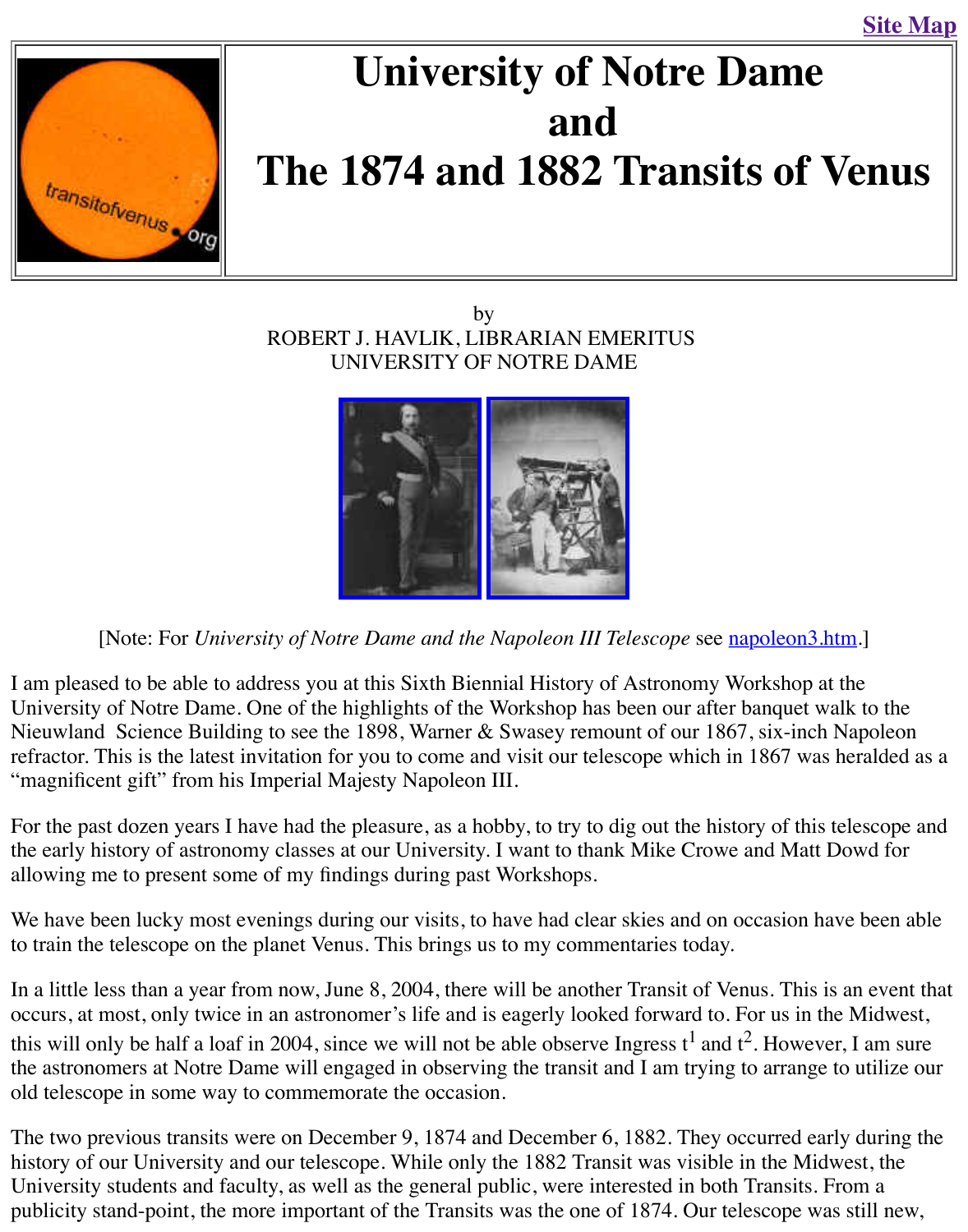Because the school was small and needed all the help it could get, he also took on the duties as keeper and taught surveying and astronomy classes.

The "Napoleon Telescope" came to the University in 1867 and through the efforts of Brother I temporary observatory was established for it in the garden in front of the main building. The te the observatory were administered by Prof. Timothy Howard.

Brother Peter took his astronomy assignment to heart. His early interest in astronomy is noted construction of several vertical sun dials for the University and affiliate institutions. With the a the telescope and acquisition of several classical astronomy books, during the school year 187 Brother Peter began to write articles on popular astronomy for several newspapers. At the time interest in astronomy was very high, and the approaching transit of Venus was of special intere a series of 13 articles on the History of Astronomy were written for the University newspaper, Dame Scholastic. This collection was earlier reproduced and distributed to attendees of the 5<sup>th</sup> it reference is made to the coming Transit of Venus and efforts in the past to calculate the distance of the sunna from the earth.

In 1872 the Holy Cross Order, opened an institution for boys of all ages in Watertown, Wisconsin. organize the school, several members of the Notre Dame Community were recruited for the fa 25, 1874, th[e](http://old.transitofvenus.org/nd1800s.htm#1) State of Wisconsin issued a charter to the "University of Our Lady of the Sacred institution was more commonly called the "College of Our Lady of the Sacred Heart."

At some point Brother Peter was enlisted to aid in the planning of the campus. Wishing to continue his success as a writer on popular astronomy, and further the cause of astronomy he wrote an exten article on the coming transit which he managed to have published in the Watertown, Wisconsin,  $\frac{3}{2}$ ,  $\frac{4}{3}$ . These articles were picked up by several mid-west newspapers and contributed much to the Transit in the mid-west. As a follow-up he also published a monthly column on astronomy

Brother Peter's other love was naturally for his Church and in his paper on the Transit he point Transit would occur one day after the second anniversary of the promulgation of the Dogma of Immaculate Conception by Pope Pius IX. This point was duly noted by the Catholic Communi [w](http://old.transitofvenus.org/nd1800s.htm#3)[es](http://old.transitofvenus.org/nd1800s.htm#4)t and has not been fully recognized by historians as contributing to the popularity of astron time.

In the year 1874 the center of astronomy research between the two Holy Cross institutions was area. On the evening of the Transit the Academy of Sciences in Chicago held its regular month and Mr. Elias Colbert, who was a prolific Chicago writer and amateur astronomer, aptly descri occurring on the other side of the globe, at that very time. His remarks were duly recorded by the Chicago Tribune explaining why the sight was not viable from the mid-west.<sup>6</sup> In his presentation Colbert Lamented Colbert Lamented Colbert Lamented Colbert Lamented Colbert Lamented Colbert Lamented Colbert Lamented Colbert Lame that because of the Great Chicago Fire in 1871, Chicago was unable to take a part in the work This experience also was strangely predictive of the effect fire would have on any research programs. University might have had for its telescope during the 1882 Transit.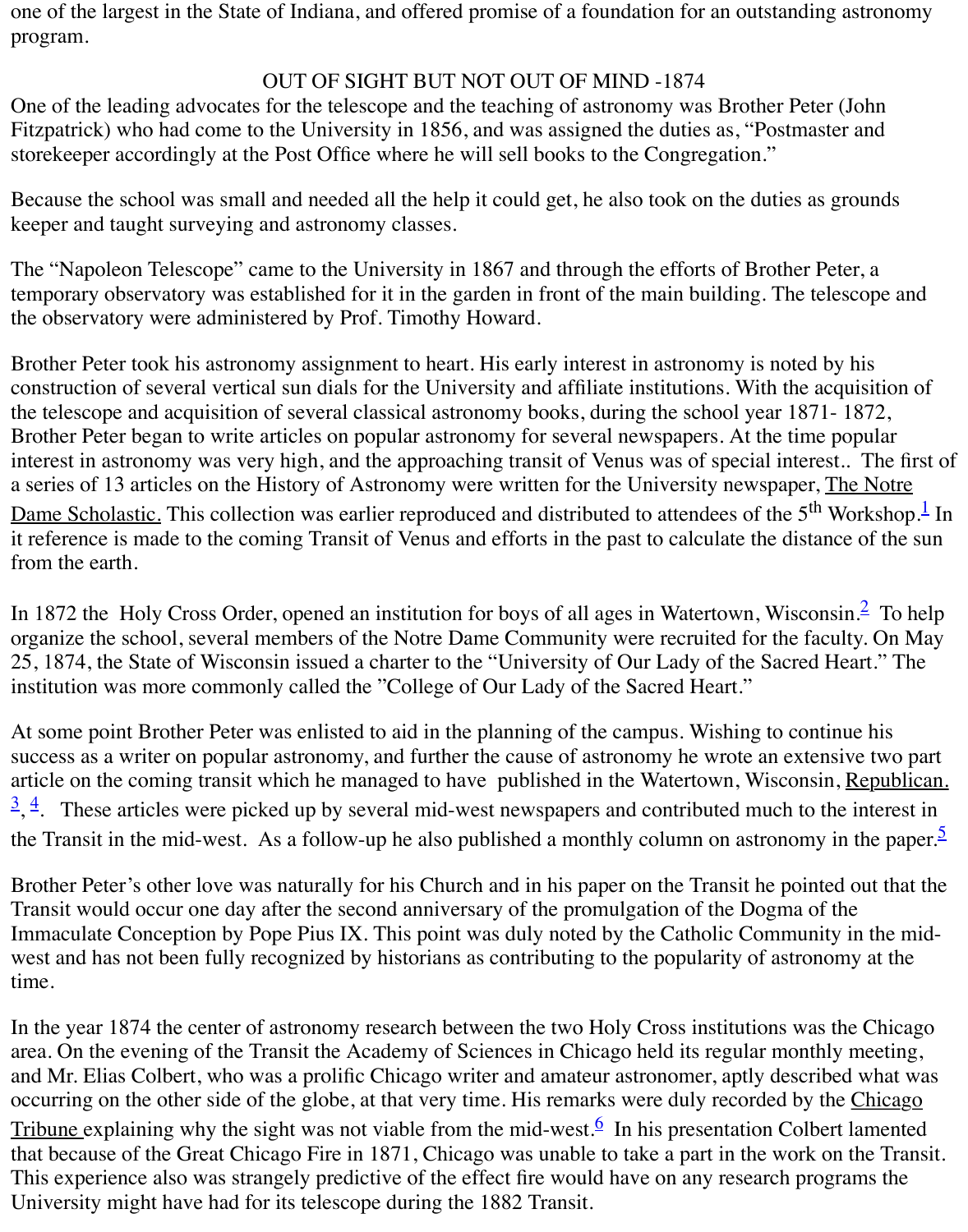In the process of recovery of the University, other matters took precedence over the telescope. September 21, 1879 that the observatory was cleaned out enough to use the telescope to observe spot of Jupiter." Although a new "tripod with equatorial adjustments" was made for it, and the cleaned, it was put in storage to await the building of a new observatory. Unfortunately ground broken for the new observatory until October 1891, well after the second transit, and other tele be used during the event.

The meagerness of comments and manuscripts on astronomy in Brother Peter's, Prof. Timothy Prof. Arthur Stace's files in the University Archives is also an indication of the loss due to the fire. Peter's articles printed here in the endnotes had to be tracked down through non-local publications and the endnotes had to be tracked down through non-local publications. borrowed on Inter-Library Loan.

Because of the peculiarities of the orbits of Venus and the Earth, Brother Peter would have had  $\frac{1}{2}$  years for the next Transit, but unfortunately he died on January 17, 1881.

## THE TRANSIT OF 1882

Because of poor observing conditions and other problems, the Federal government expeditions not very successful, and interest in using future transits as a method for determining earth to pl faded. The publicity and popular astronomy interest in the 1882 event was much less than in 1 change in interests also affected Notre Dame. In 1882 the telescope was still in storage. However, Department of Astronomy had been founded, and Prof. Stace, a trained astronomer, was put in program. The astronomy program's function, however, was primarily oriented toward mathem instructional rather than observation. The telescope remained in the charge of Professor Howard in addition to his university duties, served as county surveyor for St. Joseph County, Indiana. O was left in the hands of students and a campus astronomy club which utilized various small tel campus.

In preparation of the 1882 event the campus astronomy club organized four groups to coordination of the 1882 event the campus astronomy club organized four groups to coordinate observations. The groups were called:

- 1. The Bureau of Astronomy
- 2. The Committee on Local Time.
- 3. The Committee on Atmospheric Disturbances.
- 4. The Committee on Parallax.

The Bureau of Astronomy was the most active of the Committees<sup> $\angle$ </sup>

December 6, 1882, began cloudy as reported in the <u>South Bend Tribune</u>, but by 10:00 AM the The report of the Committees appeared in the next issue of the <u>Notre Dame Scholastic:</u>

## *De Venere in Sole Spectata*

**\_\_\_\_\_\_\_\_\_\_\_\_\_\_** *MATER SAEVA CUPIDINUM -* Horace

*\_\_\_\_\_\_\_\_\_\_\_\_*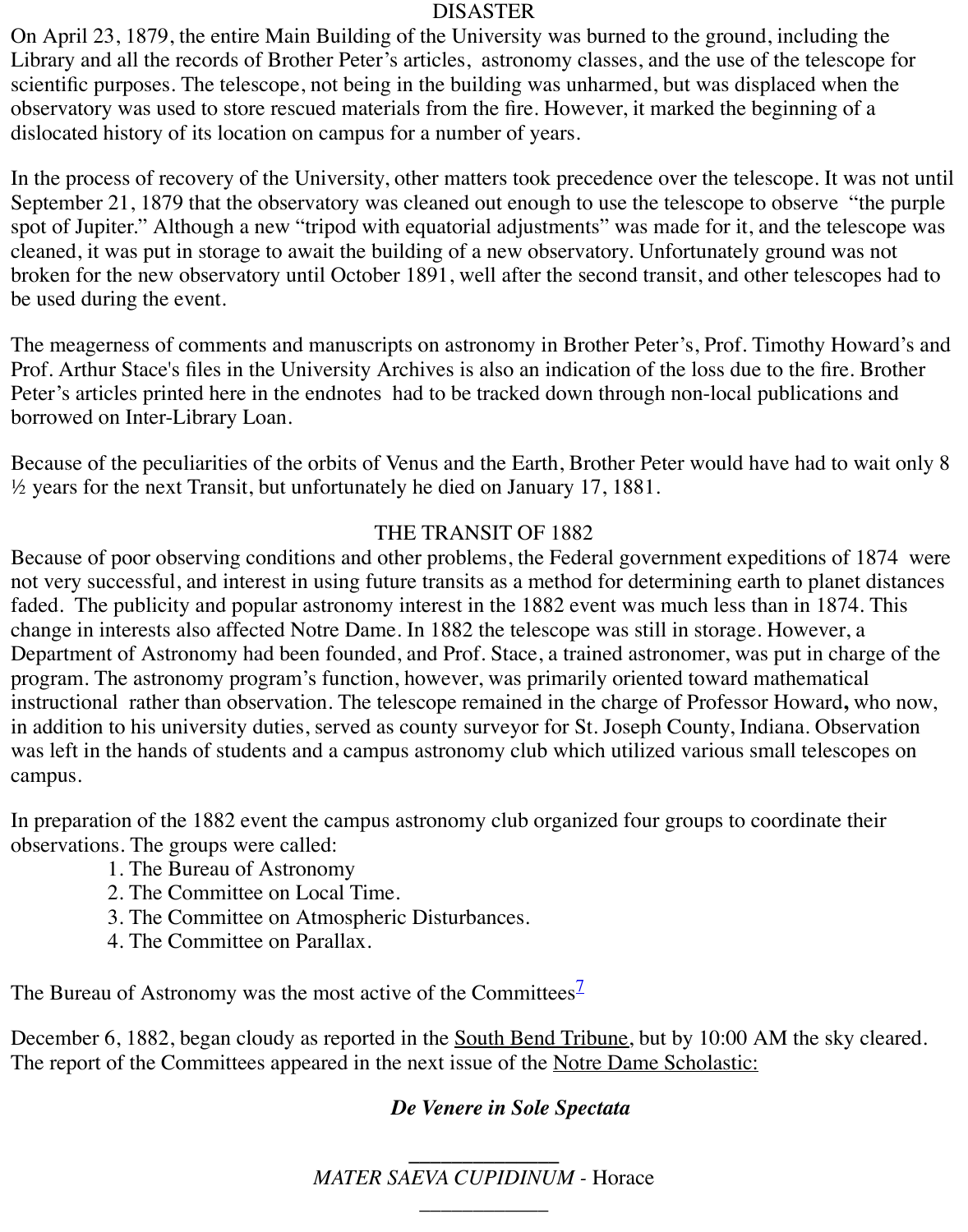*Be careful, saucy Cupid, how you frisk, And keep your garments on, and give no lip, or Your ma'll perform a transit on your disk, By frequent applications of the slipper. —* Ourself.

*The eventful 6th of December, 1882, has come and has passed away. If the solar parallax has not been ascertained, the probabilities are that the present generation will never ascertain it.*

*In the Bureau of Astronomy, business commenced at an early hour. The Board was in session at half-past seven.*

*Some distinguished members of the Law Class were the first to make their appearance. They wanted to know if a "Stoppage in Transitu" could not be effected. The Secretary, however, promptly gave them to understand that all attempts at intimidation, legal or otherwise, would be severely frowned down. The exhibition at which they were preparing to assist was regulated by a "higher law."*

*The Committee on Local time were active in endeavoring to communicate with Washington by telegraph, so as to secure the necessary corroboration to the testimony of their own chronometer. But the electrician was, unfortunately, absent, and the amateurs who volunteered to supply his place did not seem to "catch on," as it were. At length, they concluded that the apparatus must be out of order.*

*The fateful moment was now approaching. Enthusiasm, in some cases rising to frenzy, was manifested by the crowd surrounding the telescope. Still the heavenly bodies were veiled by slowly dissipating clouds.*

*At nine (9) a.m. the Committee on Atmospheric Disturbances reported indications of a squall arising in the Sow-Sow-West, and a little more Sow. They hoped that this would clear the sky. On examination, however, the squall proved to be of a domestic rather than a meteorological character, being the natural result of a spanking a refractory child on Lowell Heights.*

*It was then proposed to ring the big bell, so as to break up the clouds. Some members of the committee were of the opinion that this would break them down rather than up. During the debate, the clouds became sufficiently attenuated to allow furtive glimpses of the sun to be obtained, and the planet was already performing her transit. At a quarter past ten (10:45) everything was serene.*

*Venus was looking extremely well, considering her age. Not a wrinkle appeared to mar the charming embonpoint of her exquisite contour. How much of this is natural, of course, we will not pretend to say. She never once seemed to lose her self-possession, in spite of the numberless telescopes levelled at her. Mrs. Langtry has here a formidable rival, where perhaps it was least expected.*

*We are happy to say that the old scandals once associated with the name of Venus are now regarded as more mythological fables. She has completely regained her social position, and moves in the highest circles. The decorum with which both she and the Sun conducted themselves on this trying occasion cannot be too much admired. There was nothing in the performance which could raise a blush to the cheek of the most fastidious.*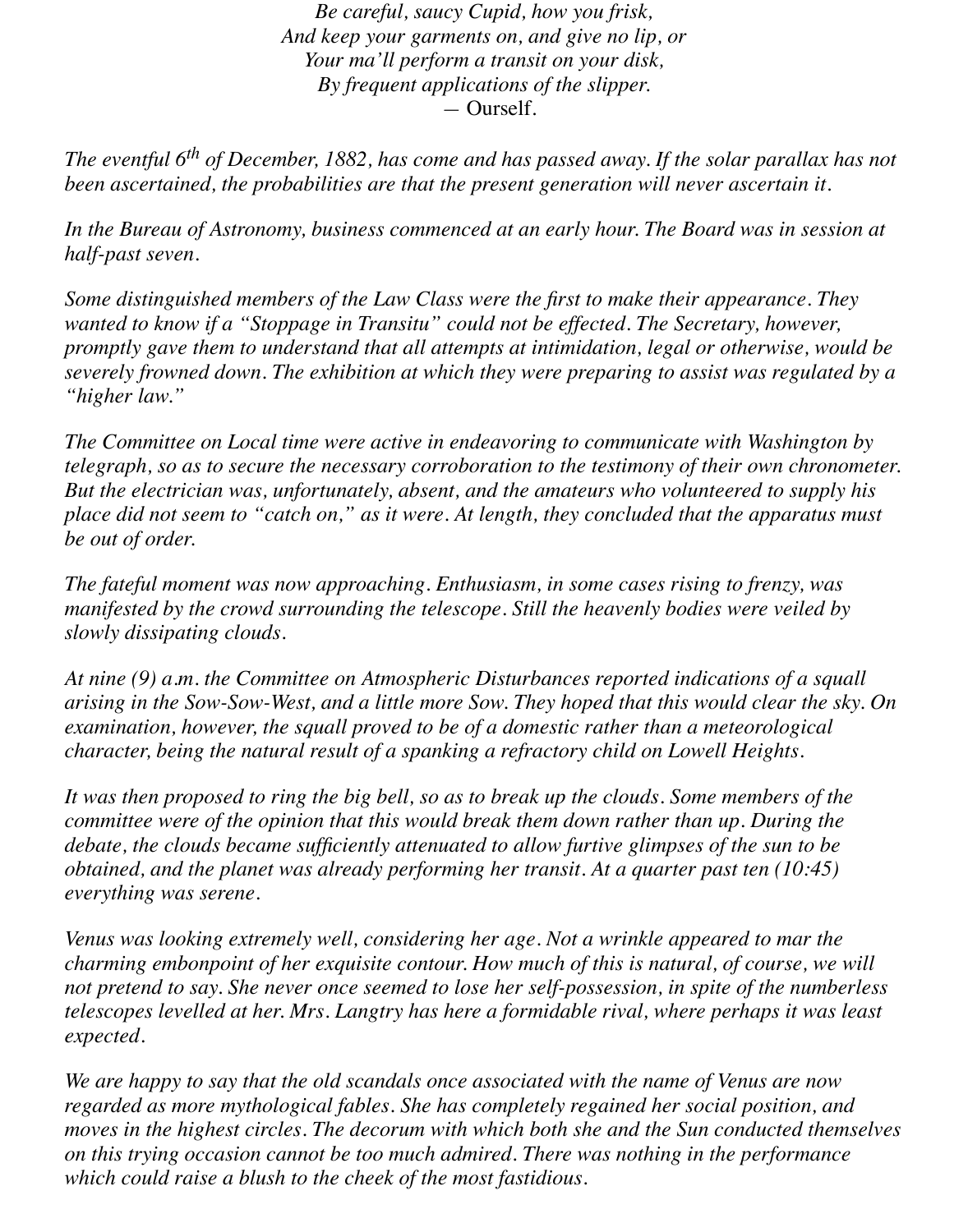$\mathcal{A}$ s you can see, the article is not as serious as the 1874 Transition  $\mathcal{A}$ newspaper reports of the time which made more jokes about the mythological Venus than repo scientific value of the event. An article in the South Bend Tribune is an example.<sup>9</sup> There is strong indication that this article was written by Professor Stace of Notre Dame for the newspaper:

## *The Transit of Venus*

*The TRIBUNE's astronomer smoked a glass instead of a cigar this morning, got a handk* to blindfold his eyes in case Venus went to acting anyways immodest when slipping acro *sun's face, and made all other preparation's to see the sun's female minstre[l s](http://old.transitofvenus.org/nd1800s.htm#9)how. His vi imagination pictured his goddess of love stalking down across the Sun's face in just a ga Eden suit, and he was as disappointed as a bald-headed man who had git a front seat, and the mayor stops the show, when he found that the morning was cloudy, and the show was go a sort of sick transit Venus affair. Towards ten-o'clock the clouds cleared away, as if in a the prayers offered up all over the country last Sunday, and the sun came out bright as a June. Smoked glasses, opera glasses, blue and green spectacles, telescopes and spy glas leveled at the "orb of day" and there was for everybody a good view of the transit. The TRIBUNE astronomer was terribly disappointed. Instead of seeing a young and lovely lady resting across the face of the sun, yum yumming, there was a mere round speck of black near the lower edge of the orb. The sun, in fact, looked like a new silver dollar with a hold near the edge. Venus is a fraud, except to high-toned astronomers.*

# **CONCLUSION**

In conclusion I should like to say that over the past few months, messages, comments and requests appearing in HASTRO-L, regarding the role and comparison of popular and academic astronomy nineteenth century. This is truly an important topic.

The Transits of Venus in 1874 and 1882 were two dramatic land marks that took place at a nex history of astronomy in the United States. The contrast in attitudes demonstrated here in a sma and small Catholic University is just a camera of what was going on in the field at the time. Other and will contribute further to the clarification of the situation.

We have a year to go before the next Transit of Venus. We have undergone still more changes in techniques and public interest in astronomy during the twentieth century. Let's use the time still collect more of these nineteenth century local accounts while they are still accessible. As a res have a solid base for the future analysis of our twenty first century attitudes and approaches to

# **END NOTES**

1. Brother Peter (John Fitzpatrick) A Minim Almagest on the History of Astronomy as published in Notre Dame Scholastic 1871-1872. Introduction by Robert J. Havlik. 2001.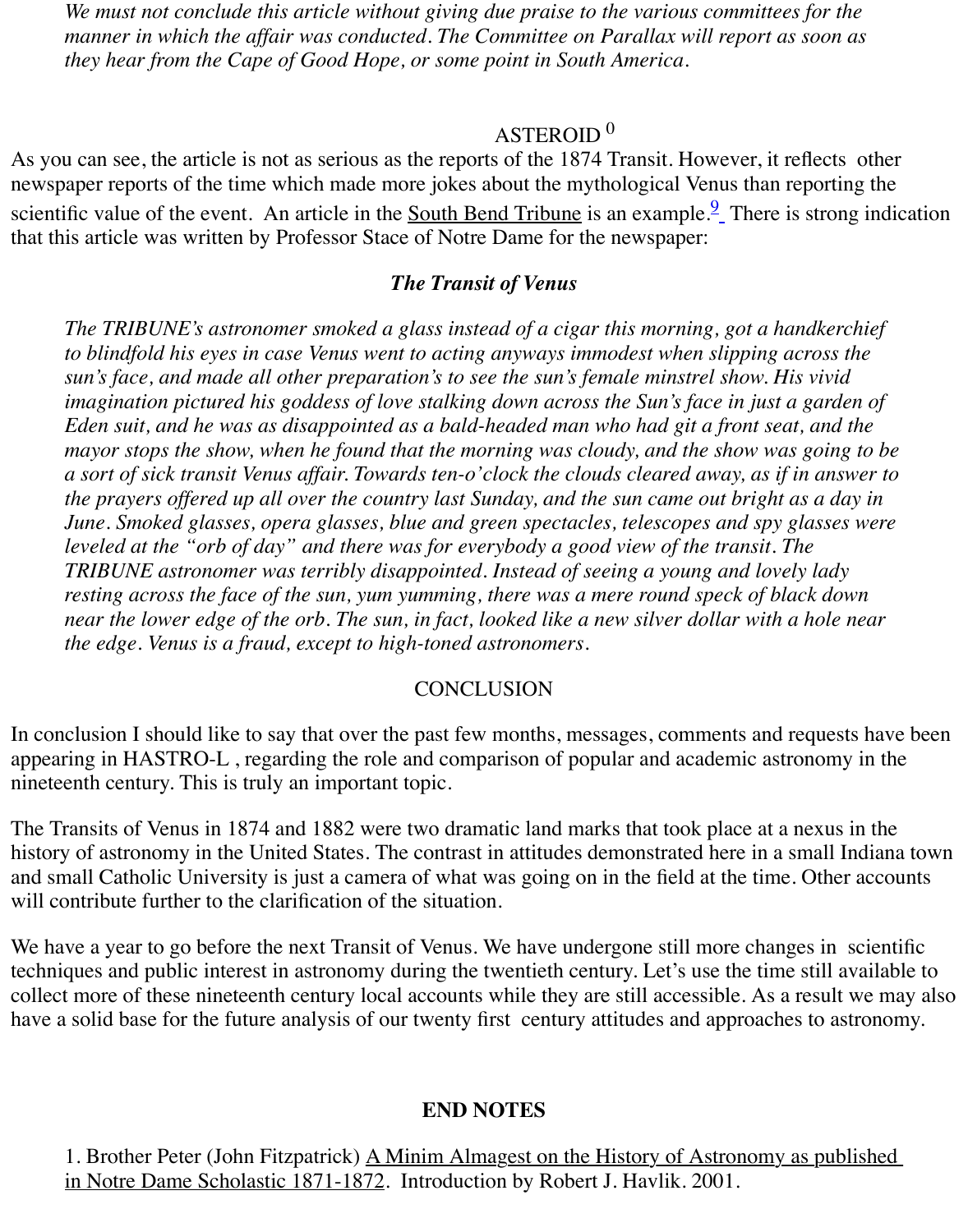2. Cullen, Franklin Sacred Heart College, Watertown, Wisconsin, 1872 - 1912, Prepared for the Eighth Annual Conference on the History of the Congregations of Holy Cross, Stonehill College, North Easton, Massachusetts, June 16 - 18, 1989. 31p.

### 3. Watertown Republican, November 4, 1874.

#### **The Coming 8th of December, 1874**

The  $8<sup>th</sup>$  of December, 1874, is a day that is looked forward to with anxiety and hope, since the 24th of November, 1639. An event took place on that day which was expected by one only out of the whole human family. Mr. Horrox, a young English gentleman, who was an amateur had devoted himself to the study of astronomy, had satisfied himself by calculation that on that day the planet Venus would pass between the sun and the earth, or in other words, there would on that day be a transit of Venus across the face of the sun. He notified his friend Mr. Crabtree, residing in another part of England, and who had also devoted himself to a similar course of studies, to observe the sun on that particular day. These two gentlemen, in different parts of England, distinctly observed a small black ball enter upon the sun's face and slowly pass across his entire diameter, in the same manner as if it were an ordinary eclipse. This was the first transit of Venus that had ever been observed, and caused the name of Mr. Horrox to become famous all over Europe. Unfortunately for science, his early death in 1640 put a period to the hopes that were entertained of his future renown.

 The great astronomer Kepler had predicted that there would be a transit of Venus in 1631. But no eye had seen it, and in 1639 it had not occurred to any one to use it for the purpose of discovering the distance of the sun from the earth. After the last named date, astronomers began to calculate for the next transit, and they discovered it would take place in 1761.

 In 1677, when Mr. Halley, the great English astronomer, was at St. Helena for the purpose of forming a catalogue of the stars in the southern hemisphere, he observed a transit of Mercury across the sun, and from his efforts to measure its position was induced to form the opinion that if a transit of Venus could be properly observed it would afford a precise determination of the sun's distance, he knew he could not live to see the next transit, but he did the next best thing, he studied out all the conditions of the question, published all his plans, and made all necessary calculations, so as to aid, as far as possible, in obtaining the best results when the proper time arrived.

 As the year 1761 approached, Halley's computations were closely criticized and such alterations made in them as were warranted by the advance in science and the improvements in instruments called for. The various Governments of Europe gave their aid and ships to convey the observers to distant parts of the globe. One hundred stations were selected, and great expectations were formed of the results; but all was to end in sad disappointment. There were wars in those days, and observers were refused permission to land at some far-distant ports. Cloudy weather interfered with observations at these stations, while at others, almost at the point of contact, the observers had their instruments set, their eyes to the glass, the black spot was seen to approach the edge of the sun, in a moment more the instant of contact would have been noted, when on a sudden a black wedge-like shade passed between the sun and the observer, shutting out the moment of contact. When this mysterious shadow passed away, Venus has advanced from 12 to 15 seconds of time on to the sun's face; the great point of the expedition was defeated. The observer was confounded and disheartened, but he consoled himself with the reflection that others might have done better, and that he alone was unfortunate; Alas! It was not so. All had met the same fearful disappointment. Skill, labor, time, money, all spent to but little advantage. The only consolation that could be given was that in eight years more there would be another transit, and bu that time some means would be devised that would secure success in the future.

In 1769 the stations were an numerous, the Governments' aid as liberal, the instruments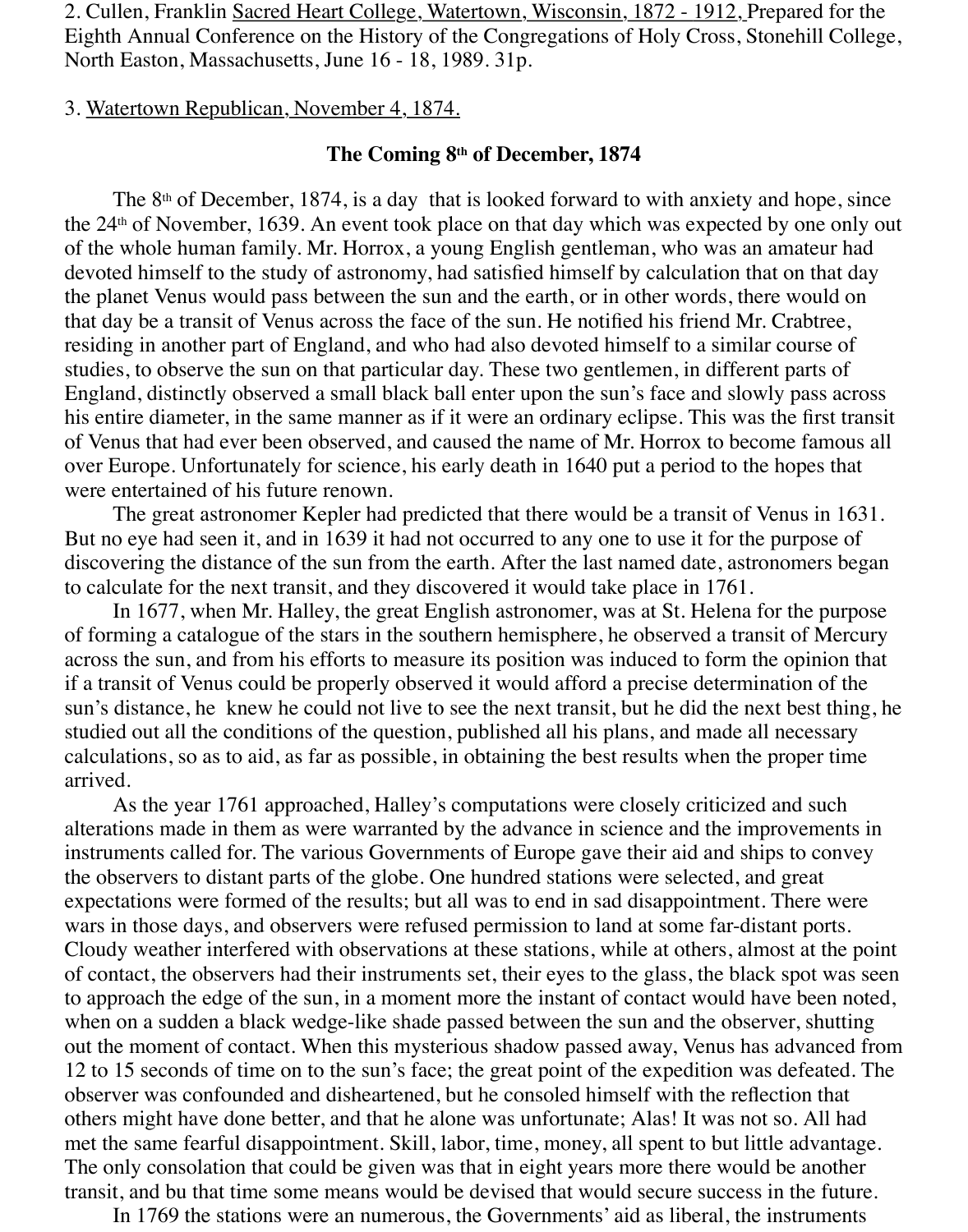were thought to be more perfect, and the observers as enthusiastic and careful as before, and perhaps more skillful from their experience. But, again, all in vain! The world of science was doomed to another and more bitter disappointment. More bitter from the fact that 105 years must pass away before a third opportunity would offer to clear away the mystery of that dark veil, with the nature of which astronomers are not to this day agreed. Every precaution then known to science was employed to secure success. Again the black ball was seen to approach the edge of the sun, and while at a distance of  $\frac{1}{2}$  its own diameter, the disk of the sun seemed to tremble and a dark streak or band seemed to interpose between them like a black cushion; as they pressed against it, the curved outlines of their edges seemed to be pressed back or flattened, as if by the resistance of the cushion, and lose their normal shape. There was a pause in the onward movement, a quivering motion and then by a convulsive jump like that of two drops of water coalescing into one, Venus was seen to have entered some way into the disk of the sun. The resulting uncertainty was even greater than that of the former observations; it was held to reach fully twenty seconds.

 When they afterwards undertook to calculate from such observations the distance of the sun, some made it not more than 87,890,780 miles, while according to others it reached 108, 984, 560 miles the majority finding intermediate values. On the whole, it did not appear that there was much improvement on the estimate made by Cassini a century and a half before, - viz.: that it was not less than 85,000.000 miles.

 The records of observations were scrutinized and weighed, and the calculations based upon them repeated and criticized. The great Encke, in 1824, after several years of special study of them, summed all up and gave as the best result attainable 95,274,000 miles. The scientific world, hopeless of anything better, seemed for the time to acquiesce, as there could be no sensible doubts of its accuracy.

 But its accuracy has since been impunged, and on very strong grounds. It was known that light travels from the sun to the earth in 8 minutes 13 seconds. Experiments carefully made Arago, Foucault, and Fizerau, show that light travels at the rate of 186,000 miles per second. This would give the distance about 91,400,000 miles. Le Verrier, the discoverer of the planet Neptune, and Mr. Stone, made it 91,730,000; while Hansen the Dane found it 91,659,000 miles.

 This is the position of the question now, and our astronomers aim to obtain a yet more precise and definite result. Will they succeed? They are full of confidence now. What will they say a year hence? Time, learning, skill, energy money, everything that man can give, will be devoted to ensure success in the astronomical work to be done on the 8th of December next.

 The astronomers will follow two methods, known as that of Halley and Delisle. They each require two stations, so far apart on the surface of the earth as to give a satisfactory base line. In fact the farther apart the better, all things else being equal. For Halley's method, the two stations lie as nearly north and south as may be. For Delisle's they lie east and west.

 Let us suppose two stations to be chosen, on or nearly on the same meridian of longitude, and 6,000 miles apart. From each of these places the planet is seen to traverse the disk of the sun, like a dark spot moving steadily across an illuminated dial-plate. The lines as seen so far apart are sensibly different. What the observers first seek to know is the apparent distance between these lines, and the angle they form when seen from the earth. Were both seen at once from the same station, with the same telescope, it would not be difficult for a skilful (sic) observer to measure the angle directly; but at each station only one line is seen, if indeed we may give that name to the course of the black spot that passes on and leaves no trace behind. Each observer must determine the correct position of his line across the face of the sun, in order that it may be afterwards compared with the other line similarly determined by calculation.

 The English observers are now assembled at Greenwich Observatory, in London, undergoing a course of training for the grand day. They have a *fac-simile* of the sun and Venus, which are made to move in such a manner as to give as exact a representation of the transit as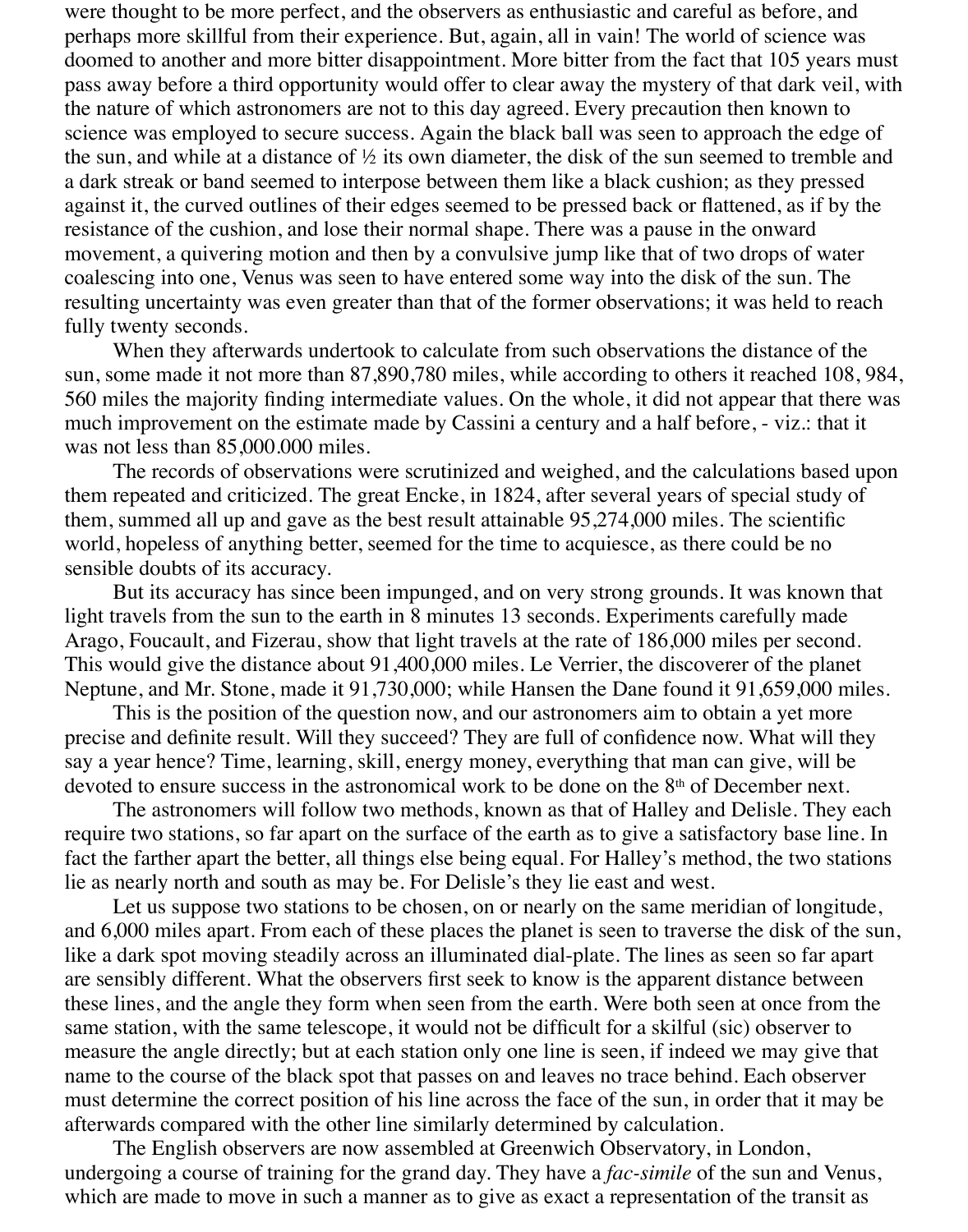possible, and they practice observations on this artificial transit. It is said that even in this *facsimile* the black band has shown itself, and that one important lesson now being learned is how to judge of the instant of contact despite this obstacle.

 There is, however, another and still better safeguard - the use of photography. The transit will record itself more minutely and more accurately than any other observations for measurement could do. The stereoscope comes in also, to aid in determining with the utmost precision the moment of contact.

 It is confidently expected that by some one or by all of these methods the mistakes of 1761 and of 1769 will be avoided, and that the instants of the commencement and conclusion of each line of the transit may be so accurately determined that for neither of them will the error of their duration exceed one second.

 Did the time occupied by Venus in making the transit, as seen at one station, differ from the time as seen at the other by only one minute, the uncertainty would be less than two per cent., but in fact the time will differ by 15 minutes, and by skillfully choosing the places a difference of twenty minutes may be obtained; in that case the error or uncertainty would be less than one per cent. For the present, the scientific world will be satisfied with that degree of exactness.

#### *(To be continued)* Watertown Republican, November 4,

4. Watertown Republican, November 11, 1874.

#### **Transit of Venus**

### ---------- *(Continued)*

 While each of the before-mentioned methods require at least two stations, a greater number would control and support each other, and allow us to take the average result of a greater number of observations. Four stations at the corners of a large quadrangle on the surface of the earth might give two sets of stations for each method. But this year the stations may be nearer to one hundred. Careful preliminary studies have already determined on what portion of the earth the transit will be visible. The most available points will be turned to account for stations. Some of the best points too, seem almost inaccessible, still there is a vast line of posts determined on in the northern hemisphere, and quite a number to correspond with them in the southern. Beginning at Alexandria in Egypt, the line stretches northward and eastward through Palestine, Georgia, Siberia, Tartary, Middle Asia and Northern China to Yeddo in Japan; perhaps to Honolulu in the Sandwich Islands. Along a great part of this line the Russian telegraphic wires will give exact longitudes, thus affording a fine field for the use of the Delisle's method. In the southern hemisphere, the line may be set down as commencing at the Cape of Good Hope, bending southeastwardly to the lately discovered Antarctic lands, passing south of Australia, then turning upwards towards the equator, and terminating at Nukahiva in the Sandwich Islands, in the south Pacific Ocean.

Southeast of the Cape of Good Hope, and lying in about the 48<sup>th</sup> degree of latitude, and on an east and west line, are situated the islands of Prince Edward, Crozet, St. Paul, Reunion and Kerguelen Lands; and further south if the southern summer will have sufficiently melted the snows, and driven back the ice-barrier to allow the observers to land and work, at Campbell' Land in New Caledonia, and in other places, stations will be placed, between which are corresponding stations in the northern line in Central Asia, north of the Himalaya Mountains, Halley's method will be carried out. The distance between several of these northern and southern stations will exceed 6,300 miles on the same line of longitude, while the distance on an east and west line from the shores of the Black Sea to Yeddo in Japan, will give 7.000 miles on which the principles of Delisle can be tested to their utmost limits, being aided by the Russian telegraph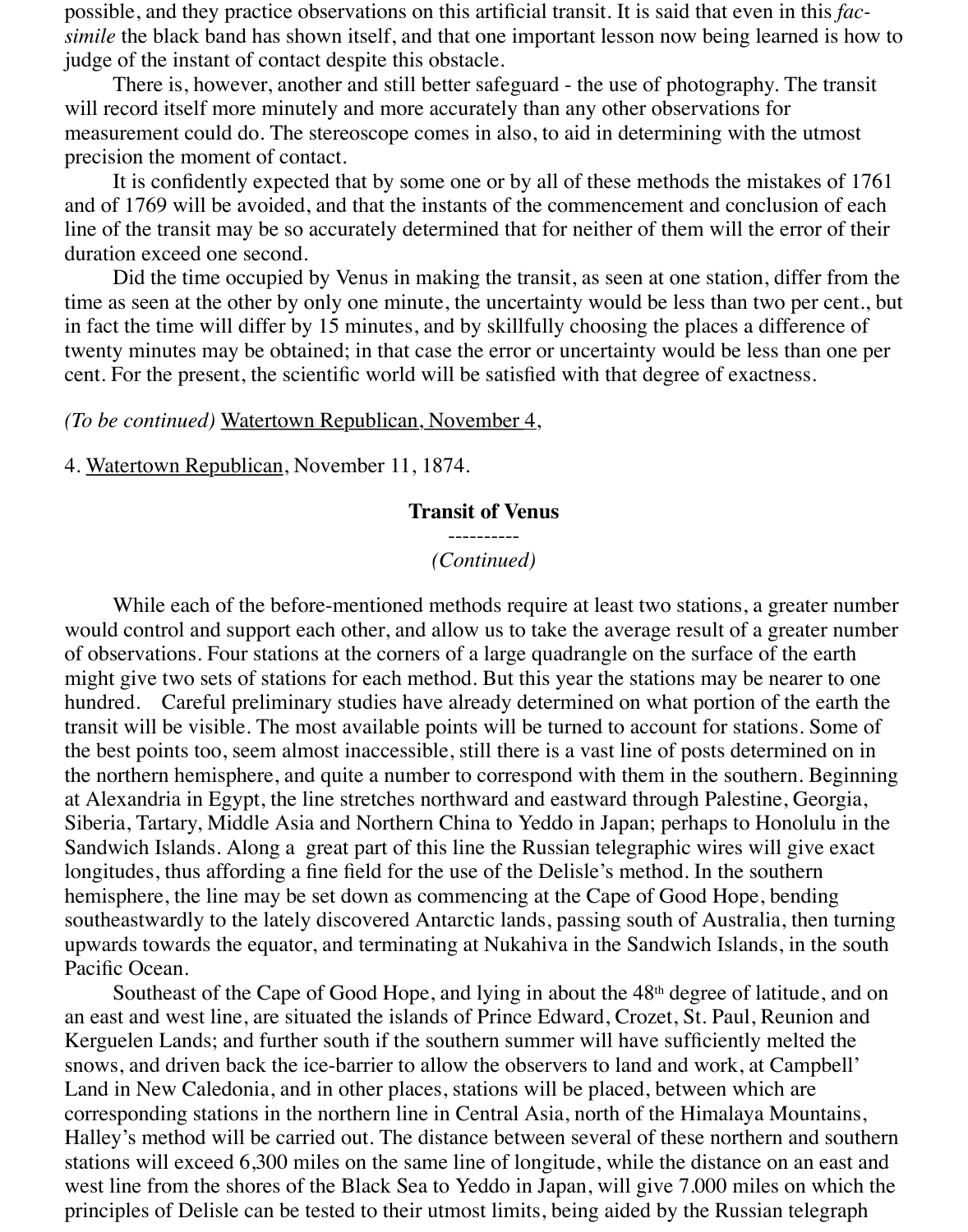through the Amoor country and Southern Siberia. It is not alone the determination of the distance of the sun from our earth that it is hoped to establish by these stupendous operations, but that the distance of some of the stars may also thereby be determined. To know the size of a star, its distance must be determined. The problem given to astronomers to solve in determining the distance of the stars was one of stupendous difficulty. It was to be determined by observations made in different parts of the earth's orbit, separated by 180 millions miles of space. All stars except nine or ten remain unchanged in direction. But what must be their distance when a change of 180 million miles in the place of observation causes no perceptible change in their direction.

 The star Alpha Centauri is 210,000 times more distant than the sun. Another star, 61 Cygni, which was estimated to be three times the distance of Alpha Centauri, astronomers have since found not to be three times, but twice the distance. Now here was an error of 210,000 times the distance of the sun from the earth, and yet their error in instrumental measurement was so small that it could scarcely be appreciated, for at the present there is no way known to tell the size of a star, only by measuring its light. The star Alpha Centauri has been found to shine with the 17 millionth part of the sun's brightness. If the sun were removed to the distance of that star, it would be the 40-millionth part of its present brightness. That star would shine three times as brightly as the sun does if it were placed beside it, and its surface is five times that of the sun's. All this supposing the surface of the same intrinsic brightness as the sun. Centauri is 15 degrees east from the Southern Cross, and 30 degrees from the South Celestial Pole. The king of stars, Sirius or the Great Dog Star in "Canis Major" is 100 times as bright as the sun, and its volume exceeds that of the sun 2,000 times. But how do we know that these stars are suns like ours? -that these stars are vaporous? By the method of the spectroscope it could be shown that the stars give a rainbow tinted streak, crossed by dark lines; and this proves that these stars are like our own.

 Wonderful as are the discoveries that have been made in the science of astronomy within the present century, it is confidently believed by those who are capable of forming a judgment on the subject that if the operations to be carried out on the  $8<sup>th</sup>$  of December next are successful it will be an event of greater importance to the science of astronomy than any that has ever taken place.

 The interest taken by the learned of all nations - the talent, influence and wealth now being employed, exceeds that brought to bear upon any other scientific subject ever before sought after. There is no art of science so vitally interested in the advancement of astronomy as that of navigation, and it is for the advancement of commerce, and the success and safety of their subjects engaged in navigating the most remote regions of the globe, even to the efforts made to reach the North Pole, in which attempt daring men at this moment engaged, that induce Governments to be so liberal in giving their assistance.

 In the later part of May, orders were issued by the American Government to place the sloop of war Sumatra in commission, and at the disposal of the gentlemen having the superintendence of these vast scientific operations, which involves the entire length of the Pacific ocean, from the ice bound shores of Campbell's land, within the 68th degree of South latitude, to the Straits of Bering on the verge of the Arctic Circle, in 68 degrees north latitude, including 136 degrees of latitude, or some 9,400 miles for a base line.

 Eight parties of astronomers have been toled off to occupy many stations. The official list has just been published; each party is to consist of one chief astronomer, or director, one assistant astronomer, and one chief photographer and a first and second assistant, making 5 officers and a proper number of mechanics for assisting in the erection of the necessary observatories and structures. The following is a list of the names of the gentlemen who are appointed to direct each party, and of the station to which is appointed. It would be advisable to preserve this list, as it will be very interesting to refer to it hereafter, when the work performed at each station will be examined with the deepest interest by the ablest mathematicians and astronomers in the world.

Vladivostock, Siberian Russia, has been assigned to Prof. Hall, U.S. Navy, as chief; his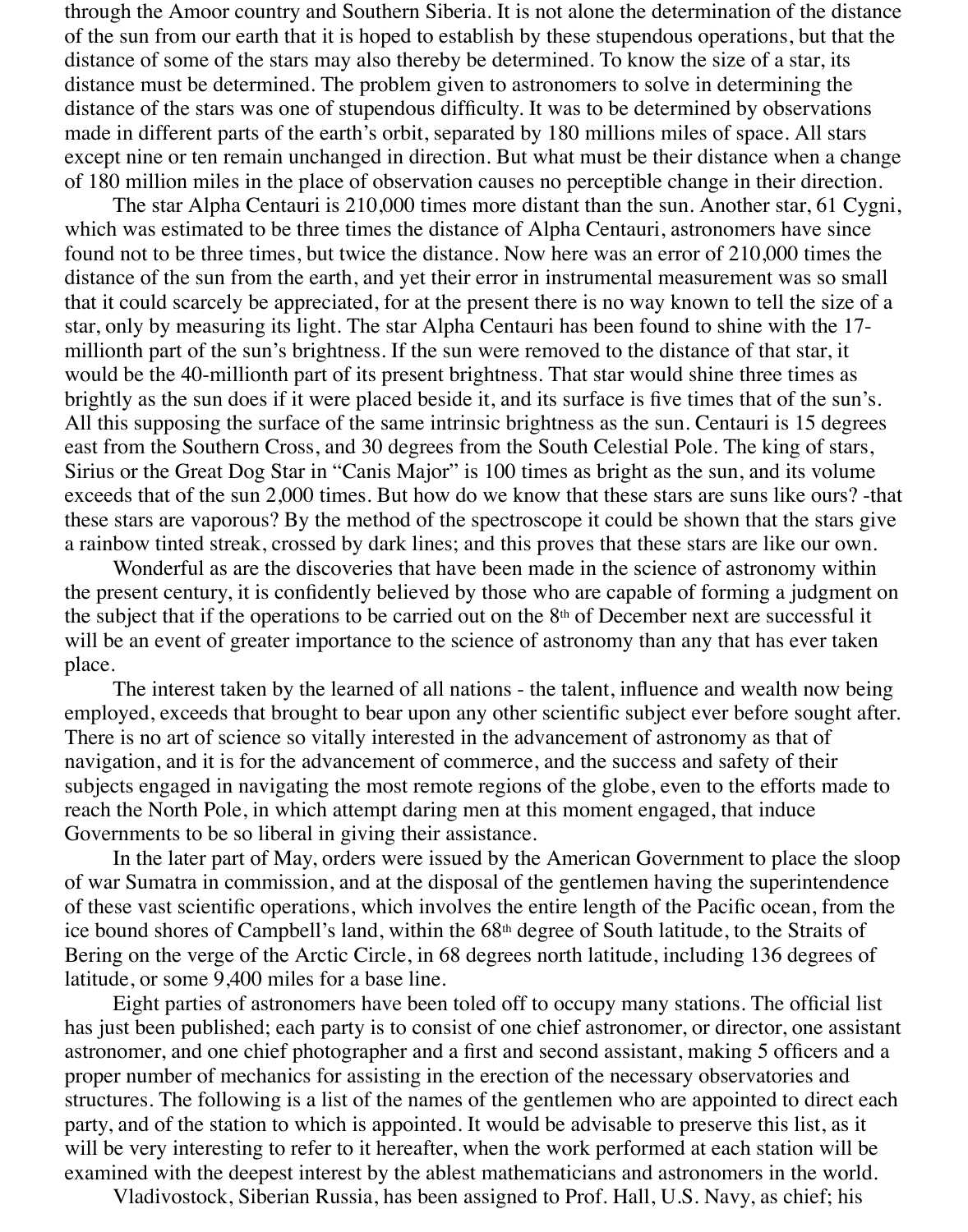assistant astronomer is O. B. Wheeler, of Detroit, Michigan. Nagasaki, Japan - chief of party, Prof. George Davidson, U.S. Coast Survey, with O. H. Titman, U.S. Coast Survey, first assistant. Peking, China - Chief of party, Prof. James C. Watson, of the Ann Arbor, Michigan, Observatory; assistant astronomer not yet named. Crozet Island, southeast of the Cape of Good Hope - chief of party, Captain C. W. Raymond, U.S. Engineers; assistant astronomer, First Lieutenant S. E. Tilman, U.S. Engineers. Kerguelen Island, east of Crozet Island, latitude 50 South, longitude 70 East from London, - for chief Lieutenant, Commander G. T. Ryan, U.S. Navy; assistant astronomer, Lieutenant Commander C. T. Train, U.S. Navy. Hobart Town, Tasmania - chief of party, Prof. William Harkness, U.S. Navy; assistant astronomer, Leonard Waldo, Commercial College, New York. Bluff Harbor, New Zealand - chief Dr. C. F. Peters, Hamilton College, New York Observatory; first assistant First Lieutenant, E. W. Bass, U.S. Army Engineers. Chatham Island - chief, Edwin Smith, U.S. Coast Survey; assistant astronomer, Albert H. Scott, U.S. Coast Survey.

 It will be seen by the above that the observations to be taken over the whole of the North and South Pacific, a space covering nearly one third of the surface of the globe, have been assigned to American astronomers. But Americans need not fear for the honor of their flag when it is carried by such men as Prof. Watson, of Ann Arbor, Michigan, and Pro. Peters of Hamilton Observatory, for these two names are known over the astronomical world, and right gallantly will they be supported on the day of trial by their countrymen, although separated from them by distances so vast that it causes one to doubt the possibility of such an event as the taking of observations of the same object, at the same instant, from points situated at from six to seven thousand miles distant, or from points the most remote that can be occupied upon our earth at the same time.

 The most powerful instruments of the most celebrated observatories of the world will be taken down and removed to those distant regions, where the erection of even temporary structures will be attended with great trouble and risk, for a very slight accident to any of the principal instruments would render ineffectual all the labor, expense and hopes connected with, not that particular station alone, but with the two other stations with which it was in connection one lying nearly the same latitude and the other in nearly the same longitude.

 Great reliance is placed on the use of photography and three gentlemen prominent in that science have been selected to accompany each party. New and very elaborate instruments have been brought into requisition, and the most able operators in the Union have been selected, three of whom are from Indiana.

An event occurred on the  $8<sup>th</sup>$  of December, 1854 which has caused it to be a memorable event, to the end of time. This was the promulgation of the Dogma of the Immaculate Conception of our ever Blessed Mother, Immaculate by our venerable and holy Pope Pius IX, when surrounded by all the princes and bishops of the Church, the most numerous council that ever assembled even in venerable Rome. May the blessed Mother of our Devine Redeemer look on with favorable eye and bless the endeavors of her children in seeking to develop the wonders of the firmament, so as to increase man's reverence for his Almighty Creator.

 It is truly wonderful to observe the total indifference with which the mass of mankind observe marvels passing nightly before their eyes, - the boundless firmament, the starry heavens sweeping majestically and unerringly past. The most learned men and the most profound thinkers, have spent the most valuable portion of their lives in contemplating, naming and mapping every star in the Heavens. Two famous German astronomers spent 18 years in the observation of the planet Mars. And years were spent in observing the motions of the little double star No. 61 Cygni, (in the constellation of the Swan) with the greatest advantage to science.

 If the smallest star visible even with the telescope should disappear, it would be missed as was the case at the time of the discovery of the planet Neptune, by M. Le Verrier in 1845. In this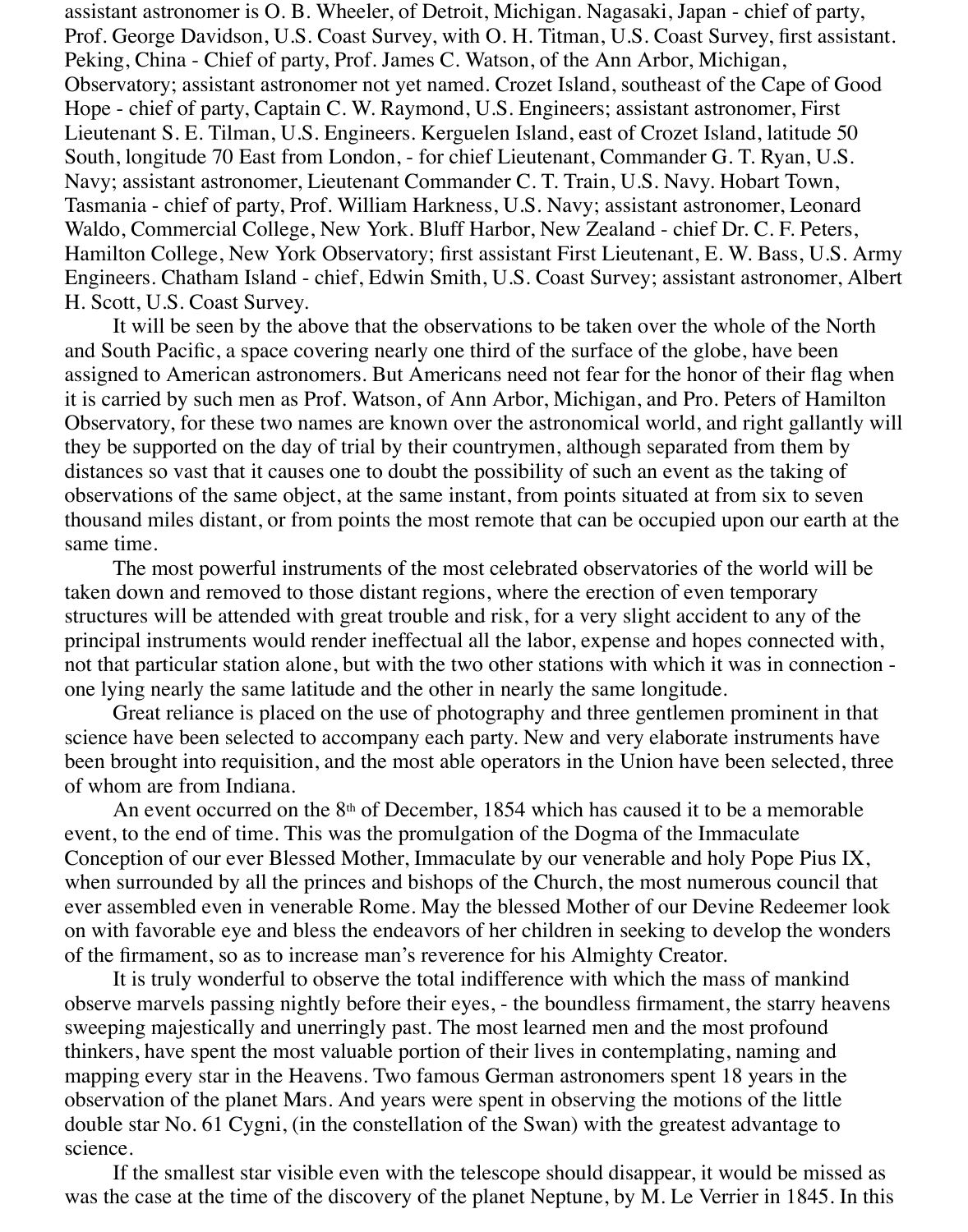case the evidence of Mr. Walker, of the Washington Observatory decided the question, that, where there was a star several years ago, there is now a vacancy, and that by its movement it has proved itself to be a planet.

> - Brother Peter College of The Sacred Heart

### 5. Watertown Republican, December 2, 1874

#### **Astronomy**

In our issues of the  $4<sup>th</sup>$  and  $11<sup>th</sup>$ , of November, we published an article written by Brother Peter, lately of Notre Dame University, Indiana , on the Transit of Venus. As we predicted, it has been copied largely and favorably commented on by the press.

 This learned gentleman, ever solicitous for the advancement of science and education, to which he has for the past twenty years exclusively devoted himself, has kindly consented to furnish us monthly with an article illustrative of the 12 signs of the Zodiac, and of the appearance of the heavens, and the position of the chief stars in each of the constellations as they pass our meridian, following nearly the same plan as that which he has observed in the very able article, which we publish in our present issue, on the general appearance of the heavens, and particularly to that glorious array of stars which the heavenly or illuminated mile stones.

 This article should be taken as the first of the series, as it begins at the starting point of all astronomical calculations. The point *Aries*; or the vernal equinoctial point, which every one who reads the article can locate when it is at all visible above the horizon.

 "Tis wonderful how much this most useful and interesting science is neglected in the United States; it is a shameful and criminal neglect on the part of School trustees and directors; no other study has so refining and elevating an influence on the human mind and heart as the contemplation [sic] of these mighty orbs, the smallest of which is hundreds of times larger than our own earth.

 The geography of the heavens is taught in all respectable schools in Europe, it is very popular with the ladies as during their starlight promenades, they have every opportunity of tracing out in the heavens those forms and constellations they had previously learned in their schools.

 If the press of the state of Wisconsin, will second the efforts now being made by Brother Peter, whose advent we hail to our community, and of whose patriotic motives we heartily approve, the germ of a great improvement in our school system is about to sprout up to maturity, but to the advocacy of the public press, will success be chiefly attributable.

6. Chicago Daily Tribune. December 9, 1874.

### ACADEMY OF SCIENCES Remarks of Mr. Colbert on the Transit of Venus.

 The regular monthly meeting of the Academy of Sciences was held last evening at their rooms, No. 263 Wabash avenue, the President in the chair.

#### -------------- THE TRANSIT OF VENUS

 Mr. E. Colbert stated that he wished to call the attention of the Academy to the fact that the presentation is being held at one of the most important scientific epochs in the worlds history. He said: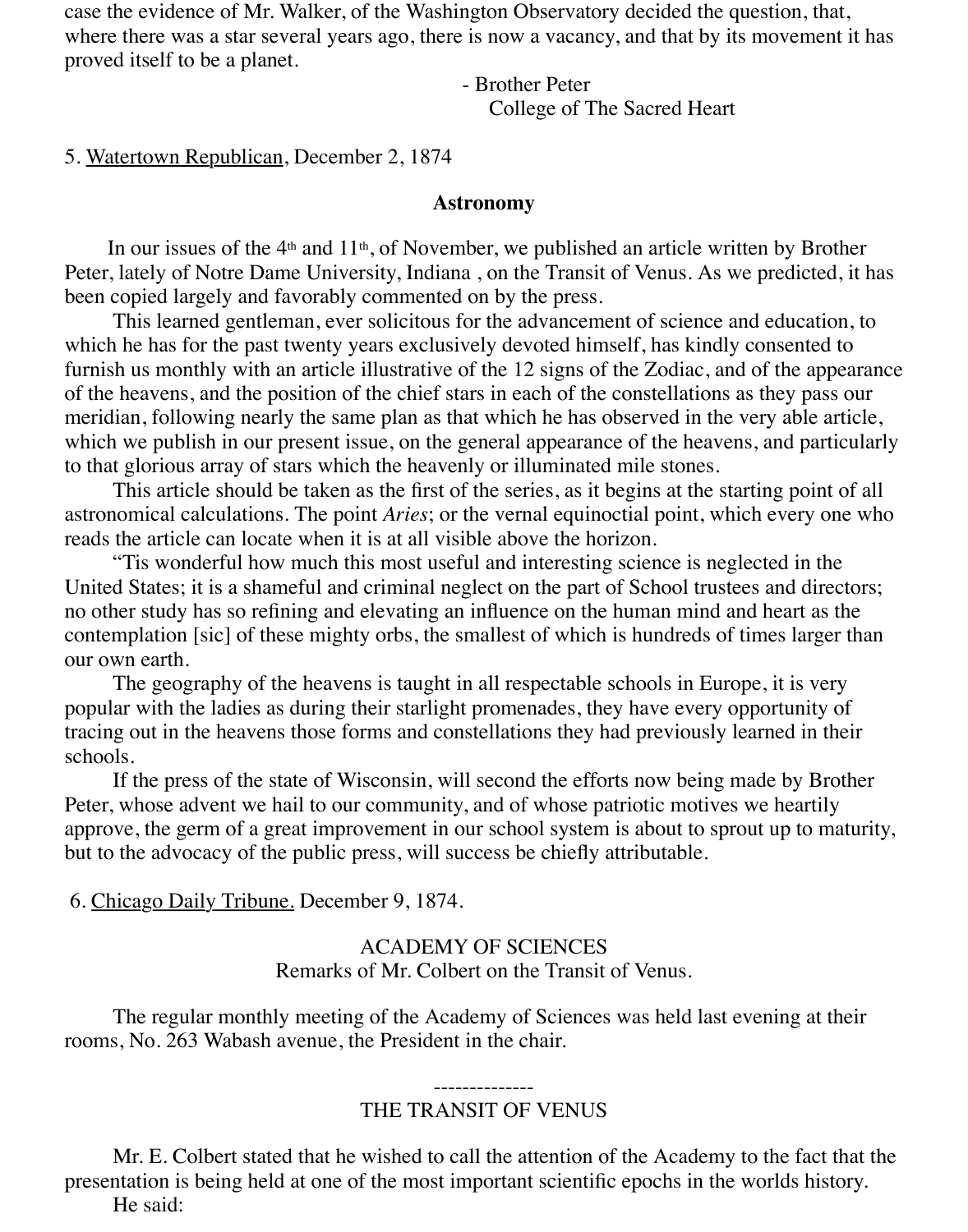The transit of Venus over the sun's disk, as seen from the earth, occurs to-night; it is now in progress. At 2 minutes before 8 o'clock the planet impinged on the northeastern edge of the sun, as seen by observers to whom the phenomenon is in the zenith; and it will pass out at the northwestern edge about 36 minutes after our midnight. At the present moment very many scientific eyes are watching the little black speck on the surface of the sun. More than a hundred telescopes are pointed at it, and scores of trained observers are reading off the distances of the spot from the nearest point on the luminous disc, as determined by the micrometer. Several dozens of sets of photographic apparatus have been examined and adjusted for the last time, and are now being used at a rate which ticks off a photograph of the God of Day for each second of time. The heliometers are being set and read, and set and read again, to the barely audible ticking of the chronometer. In short, the work for which so many men have been in training for months past, for which so many instruments have been made, so many journeys taken, so much money expended, and so many calculations and speculations indulged in, is now being performed.

 The sun and the planet are both below our horizon. They will be below it till after the transit is over. Not only we, but the whole of the American Continent, is excluded from a view of the phenomenon, except that those who occupy the western tip of the Alaskan Peninsula may view the beginning of the transit just before the sun sets, and see him sink beneath the waters of the Northern Pacific as the shade of Memnon was called away just as it had begun to reveal the secrets of thee Egyptian pyramids. It will also be visible, for a few moments only from Cape Horn; but neither of those points will be available for purposes of scientific observation, because the refraction of our atmosphere near the horizon distorts the image of the sun too much to permit of accurate measurement.

 The nearest of the observers is, therefore, several thousands of miles distant from Chicago. Many of them are not far from our antipodes. .But this very fact rather adds to our interest than diminishes it. We cannot join them in watching the gradual stealing of that little dark speck across the face of the sun; but we can follow them in their anxieties and efforts to obtain the quantities which will enable astronomers to solve the problems of the nineteenth century. Nay; our interest is even increased by distance, as the fond parent thinking of a child lying sick in some distant city, is tenfold more anxious than if by the bedside of the loved one. We may picture to ourselves faintly the intense disappointment of those who have sailed around a large part of the globe only to find themselves clouded at the critical moment, and love's labor entirely lost. Neither can one forget the possibility that not a few of the observers have awaited the event with a trembling expectancy which has unstrung their nerves, and rendered them incapable of watching the phenomenon with that philosophic calmness that is so essential to accuracy in the result deduced from their work.

 As a professedly scientific body, which recognizes only the operation of natural law in the causation of natural phenomena, we cannot pray that the observations may be blessed with calm minds and clear skies; and even if we did not so feel, seeing that the transit is already partially over, we may say that "it is past praying for." But we cannot help wishing them success; and that so strongly that the effort will be scarcely less than devotional, if we accept the definition that-

> Prayer is the soul's sincere desire, Uttered or unexpressed; The motion of a hidden fire, That trembled in the breast.

 I had not proposed to weary the Academy with a dissertation on the way in which the transit will be used to solve the grand problem of the sun's distance, not to speak of the scientific advantages that will ensue, if the most sanguine expectations are realized. The subject has been already "done to death" in the newspapers and magazines; and I scarcely know whether to be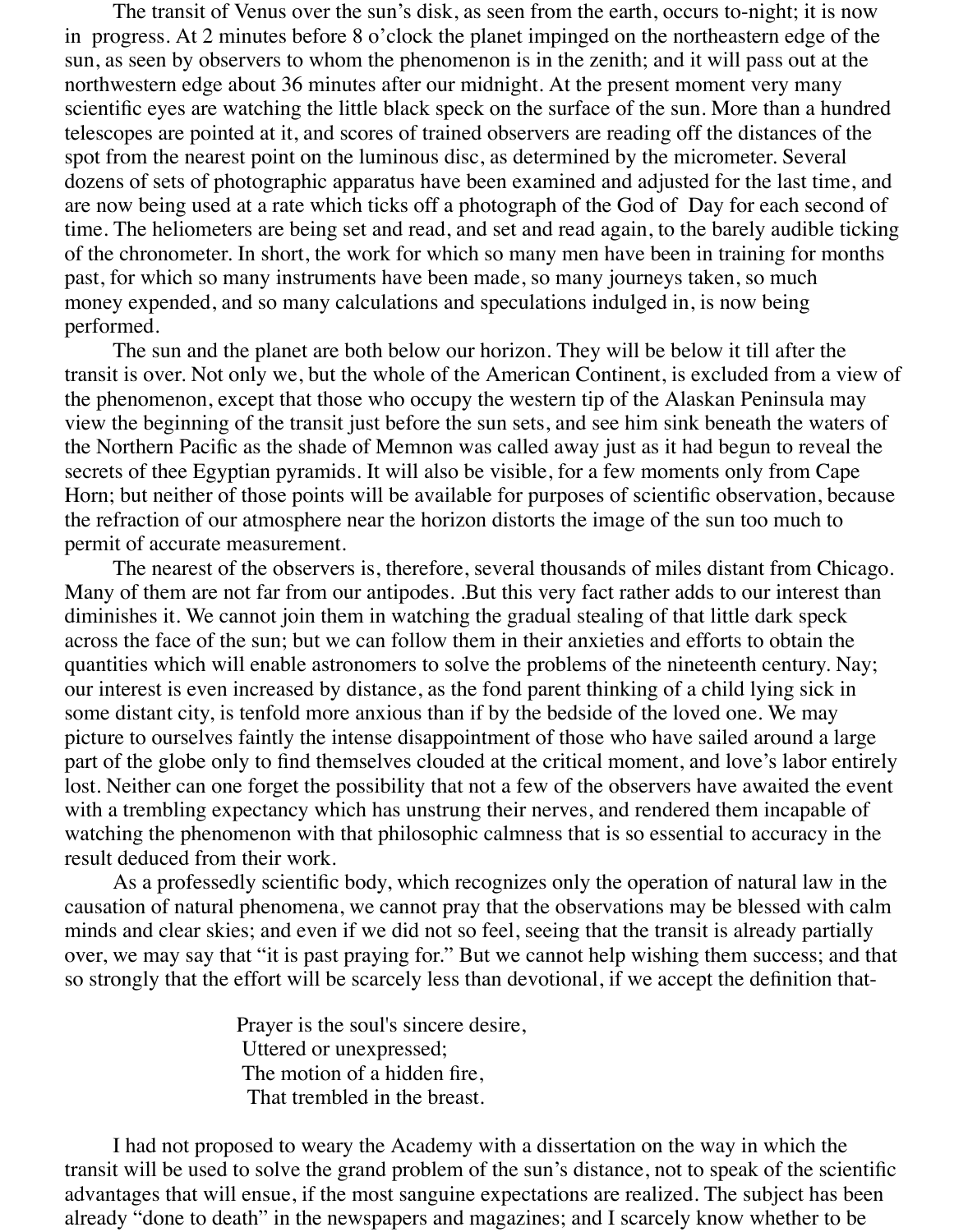more astonished at the intimate knowledge of the matter displayed in some of the articles I have read, or the lamentable ignorance of the first principles of astronomical science which has cropped out in the dissertations of some who have written the most confidently about it. Between the two sets of writers I am left with nothing to say that is new, and could scarcely say a foolish thing about it that has not already been put in print. But I have been requested to explain the phenomenon.

 [The speaker here referred to a series of diagrams which he had prepared, and occupied about half an hour in showing in a very simple manner how the observations will enable astronomers to find the length of the unit of star measures. He continued.]

 The results of the patient watchings of tonight will not be known for several months; perhaps not in a year from now; and they will probably be affected with a larger possible error than is generally anticipated. It will be some weeks before the telescopic measures taken at all the stations can be known, even if transmitted by telegraph, because many of these stations are far removed from any ocean cable at present in existence. At many of the stations the chief dependence will be on photographic views, and the "negatives" cannot be transmitted by means of the lightning flash; they can only be carried by the slowed steam to the observatories where they can be submitted to the measurements with the micrometer. Then all the results obtained at separate stations must be compared, and many laborious calculations be made before the value of the solar parallax can be known.

 I have called your attention, at former meetings, to the difficulties which will be encountered in the attempt to reconcile these observations; difficulties arising from, 1. The irregular shape of the earth, which is not a true oblate spheroid; 2, the irregular contour of the sun, his surface being in a state of perpetual commotion; and 3, the errors of observation, which may be regarded as an extended kind of "personal equation." Summing the probable averages of these three factors of error, I conclude that the astronomical world will be fortunate if it is able to reconcile all the observations so as to make it certain that the accepted average is not more than100,000 miles in error, or one part in 900 of the whole distance.

 There is no reason to doubt that we already know the distance of the sun to within 300,000 miles. I speak not now of my own calculations of this quantity, but of the extremes claimed by others. If we assume 91,700,000 miles as the average, this estimate will not be more than 300.000 miles from the 92,000.000 miles of Newcomb, or the 91,430,000 miles of the English computers. This is one part in 300 of the whole distance. Hence, the probability is that observations of the transit of Venus in 1874, one which more than one million dollars have been expended, and involving the equivalent of not less than 200 years of labor on the part of one man, will only reduce the uncertainty to about one-third of its present magnitude. But this will be no mean achievement. It is not saying too much to claim that this result will be worth at least ten times the money and labor expended to obtain it.

 The Great Fire of October, 1871, is responsible for the fact that Chicago is taking no part in the work of tonight. But for that catastrophe, our city would undoubtedly have been represented in the corps of observers of the Transit of Venus. Less than two months before we were overtaken by that calamity, I canvassed the subject with several members of the Astronomical Society; and, only a few days previous to the time when the best part of our city was laid to ashes, I finished a communication, intended to have been said before the Society, proposing that it should be represented at or near Peking, in China, and that the subject be referred to a Committee of Ways and Means. It was then understood, and afterwards known, that the Government of the United States would furnish transportation and rations free; and it would not have been difficult to raise the money necessary to meet the other expenses incident to the undertaking. But the fire burned up the document and the means of the Society, and it was impossible to pursue the subject farther. It is, however, matter for congratulation that the station then recommended is occupied tonight by Prof. Watson and Young, two of the closest observers